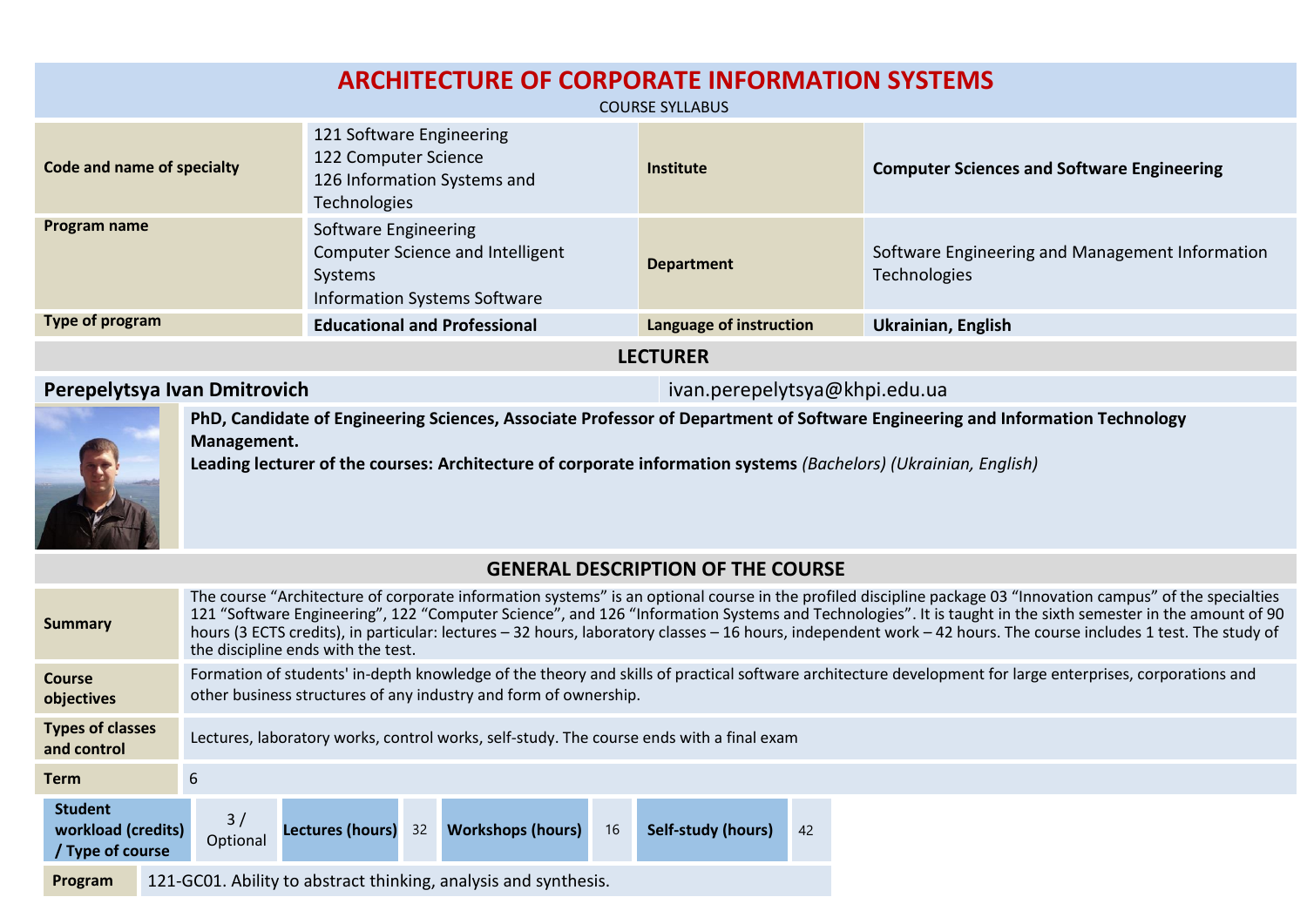**competen** 121-GC 02. Ability to apply knowledge in practical situations.

121-GC 05. Ability to learn and master modern knowledge.

121-GC 06. Ability to search, process and analyze information from various sources.

121-PC15. Ability to develop architectures, modules and components of software systems.

122-GC1. Ability to abstract thinking, analysis and synthesis.

122-GC2. Ability to apply knowledge in practical situations.

122-GC3. Knowledge and understanding of the subject area and understanding of professional activity.

122-GC6. Ability to learn and master modern knowledge.

122-GC9. Ability to work in team.

**ces**

122-PC8. Ability to design and develop software using different programming paradigms: generalized, object-oriented, functional, logical, with appropriate models, methods and algorithms of calculations, data structures and management mechanisms.

122-PC9. Ability to implement a multi-tier computing model based on the client-server architecture, including databases, knowledge bases, and data warehouses, perform distributed processing of large data sets on clusters of standard servers to meet the computing needs of users, including cloud services.

122-PC10. Ability to apply methodologies, technologies, and tools to manage the life cycle processes of information and software systems, information technology products and services according to customer requirements.

122-PC12. Ability to ensure the organization of computational processes in information systems of various purposes, taking into account the architecture, configuration, performance indicators of operating systems and system software.

122-PC19. Ability to comprehensively use for the creation of intelligent management systems methods of mathematical modelling and analysis of complex systems, methods of modelling and analysis of business processes, information technologies for the management of business systems.

122-PC20. Ability to develop the architecture of software systems and their particular components during the design of intelligent management systems in various fields, to manage the life cycle of intelligent management systems software.

126-GC 1. Ability to abstract thinking, analysis and synthesis.

126-GC 2. Ability to apply knowledge in practical situations.

126-GC 3. Ability to understand the subject area and professional activity.

126-GC 5. Ability to learn and master modern knowledge.

126-GC 6. Ability to search, process and summarize information from various sources.

126-GC 7. Ability to develop and manage projects.

126-PC 1. Ability to analyze the object of design or operation and its subject area.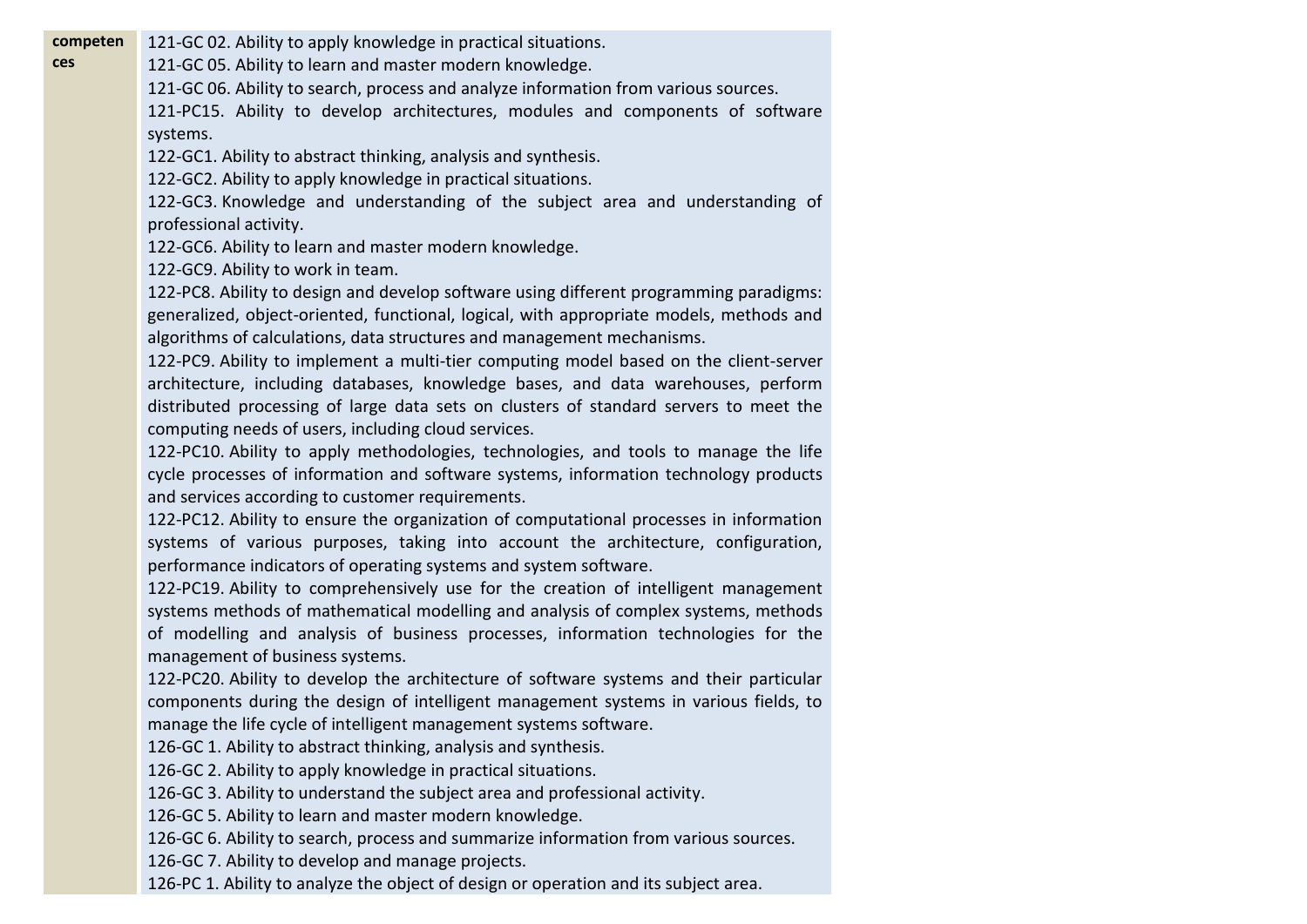126-PC 2. Ability to apply standards in the field of information systems and technologies in the development of functional profiles, construction and integration of systems, products, services and infrastructure elements of the organization.

126-PC 3. Ability to design, develop, debug and improve system, communication and software and hardware of information systems and technologies, the Internet of Things (IoT), computer-integrated systems and system network structure, their management.

126-PC 4. Ability to design, develop and use tools for the implementation of information systems, technologies and infocommunications (methodological, informational, algorithmic, technical, software and others).

126-PC 6. Ability to use modern information systems and technologies (production, decision support, data mining, etc.), cybersecurit techniques and techniques in the performance of functional tasks and responsibilities.

126-PC 10. Ability to apply methodologies, technologies, and tools to manage the life cycle processes of information and software systems, information technology products and services according to customer requirements.

126-PC 12. Ability to manage and use modern information and communication systems and technologies (including those based on the use of the Internet).

| <b>Learning outcomes</b>                                                                                                                                                      | <b>Teaching and learning methods</b>                                                                                                                                                         | <b>Forms of assessment</b><br>(continuous assessment CAS, final<br>assessment FAS)                                                                                                                                                                                                                                                     |  |
|-------------------------------------------------------------------------------------------------------------------------------------------------------------------------------|----------------------------------------------------------------------------------------------------------------------------------------------------------------------------------------------|----------------------------------------------------------------------------------------------------------------------------------------------------------------------------------------------------------------------------------------------------------------------------------------------------------------------------------------|--|
| 121-PO07. Know and apply in<br>practice the fundamental concepts,<br>paradigms and basic principles of<br>operation of language, tools and<br>computing software engineering. | Interactive<br>lectures<br>with<br>discussions,<br>presentations,<br>practical classes, teamwork,<br>method, method<br>of<br>case<br>feedback<br>from<br>students,<br>problem-based learning | Written individual assignments for<br>laboratory work (CAS), assessment of<br>knowledge in laboratory classes (CAS),<br>collection of data on individual<br>assignments and reporting on<br>research results (CAS), final /<br>semester control in the form of a<br>semester exam, according to the<br>learning process schedule (FAS) |  |
| 121- PO18. Know and be able to<br>apply information technology<br>processing, storage and<br>transmission of data.                                                            | Interactive<br>with<br>lectures<br>presentations,<br>discussions,<br>practical classes, teamwork,<br>case method, research, project<br>training                                              | Written individual assignments for<br>laboratory work (CAS), assessment of<br>knowledge in laboratory classes (CAS),<br>collection of data on individual<br>assignments and reporting on<br>research results (CAS), final /<br>semester control in the form of a<br>semester exam, according to the<br>learning process schedule (FAS) |  |
| 122-PLO9. Develop software<br>models of subject areas, choose a<br>programming paradigm from the                                                                              | Interactive<br>lectures<br>with<br>presentations,<br>discussions,<br>practical classes,<br>teamwork,<br>method,<br>research,<br>case                                                         | Written individual assignments for<br>laboratory work (CAS), assessment of<br>knowledge in laboratory classes (CAS),<br>collection of data on individual                                                                                                                                                                               |  |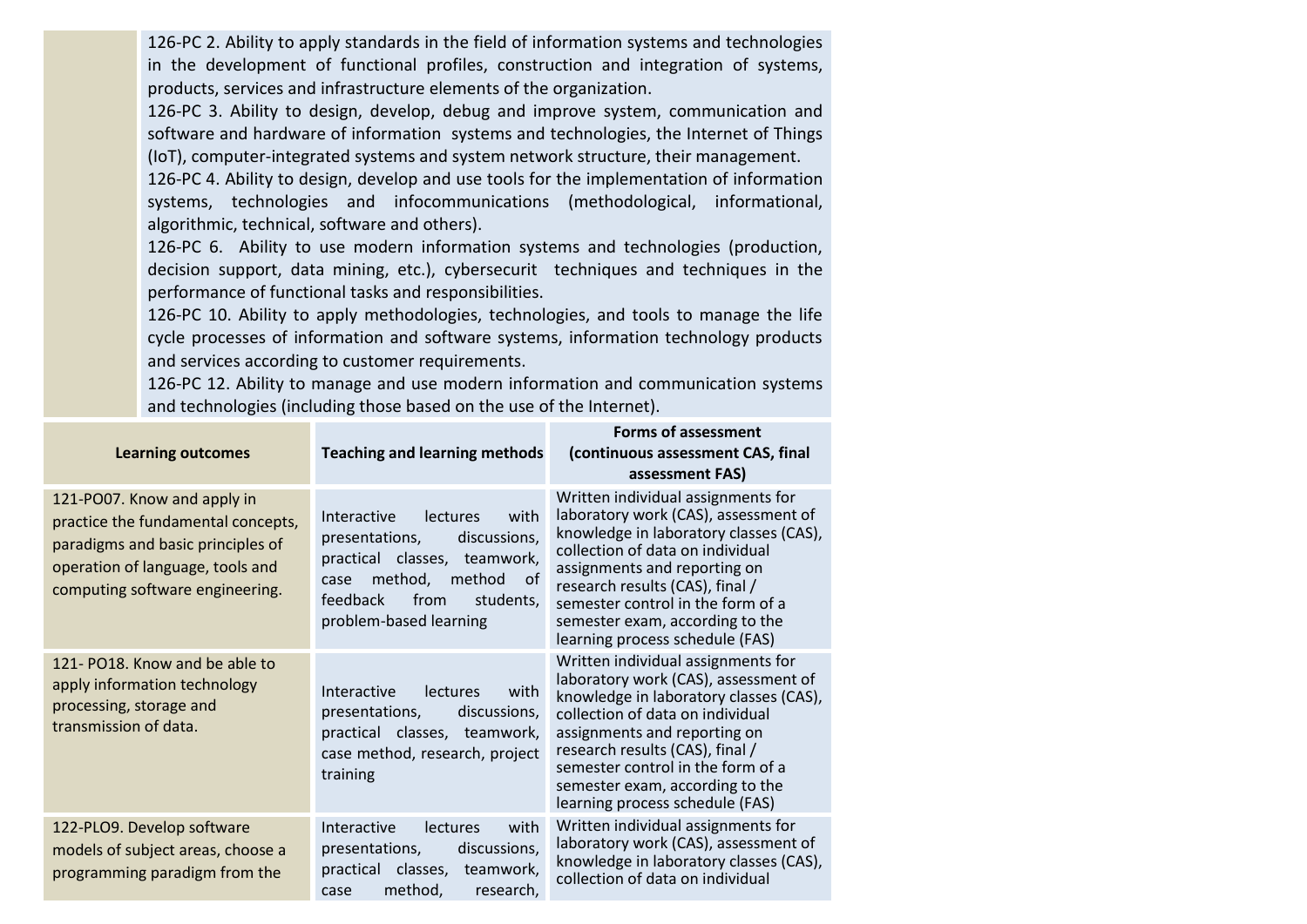| standpoint of convenience and<br>quality of its application to<br>implement methods and algorithms<br>that solve problems in the<br>computer science field.                                                                                                                                                                                                              | problem-based learning                                                                                                                                                | assignments and reporting on<br>research results (CAS), final /<br>semester control in the form of a<br>semester exam, according to the<br>learning process schedule (FAS)                                                                                                                                                             |
|--------------------------------------------------------------------------------------------------------------------------------------------------------------------------------------------------------------------------------------------------------------------------------------------------------------------------------------------------------------------------|-----------------------------------------------------------------------------------------------------------------------------------------------------------------------|----------------------------------------------------------------------------------------------------------------------------------------------------------------------------------------------------------------------------------------------------------------------------------------------------------------------------------------|
| 122-PLO10. Use tools for<br>developing client-server<br>applications, design conceptual,<br>logical, and physical models of<br>databases, develop and optimize<br>database queries, create distributed<br>databases, repositories and<br>showcases of databases, and<br>knowledge bases, including those<br>based on cloud services, using web<br>programming languages. | Interactive<br>lectures<br>with<br>presentations,<br>discussions,<br>practical classes, teamwork,<br>method,<br>research,<br>case<br>problem-based learning           | Written individual assignments for<br>laboratory work (CAS), assessment of<br>knowledge in laboratory classes (CAS),<br>collection of data on individual<br>assignments and reporting on<br>research results (CAS), final /<br>semester control in the form of a<br>semester exam, according to the<br>learning process schedule (FAS) |
| 122-PLO11. Have the skills to<br>manage the life cycle of software,<br>products, and services of<br>information technology under the<br>requirements and restrictions of the<br>customer, be able to develop<br>project documentation (feasibility<br>study, technical task, business plan,<br>agreement, contract).                                                     | Interactive<br>with<br><b>lectures</b><br>presentations,<br>discussions,<br>practical classes, teamwork,<br>method,<br>case<br>research,<br>problem-based learning    | Written individual assignments for<br>laboratory work (CAS), assessment of<br>knowledge in laboratory classes (CAS),<br>collection of data on individual<br>assignments and reporting on<br>research results (CAS), final /<br>semester control in the form of a<br>semester exam, according to the<br>learning process schedule (FAS) |
| 122-PLO19. Create intelligent<br>management systems using<br>methods of mathematical modelling<br>and analysis of complex systems,<br>methods of modelling and analysis<br>of business processes, information<br>technologies for the management<br>of business systems.                                                                                                 | with<br>Interactive<br><b>lectures</b><br>presentations,<br>discussions,<br>practical classes,<br>teamwork,<br>method,<br>research,<br>case<br>problem-based learning | Written individual assignments for<br>laboratory work (CAS), assessment of<br>knowledge in laboratory classes (CAS),<br>collection of data on individual<br>assignments and reporting on<br>research results (CAS), final /<br>semester control in the form of a<br>semester exam, according to the<br>learning process schedule (FAS) |
| 122-PLO20. Develop the<br>architecture of software systems                                                                                                                                                                                                                                                                                                               | Interactive<br>lectures<br>with<br>discussions,<br>presentations,                                                                                                     | Written individual assignments for<br>laboratory work (CAS), assessment of                                                                                                                                                                                                                                                             |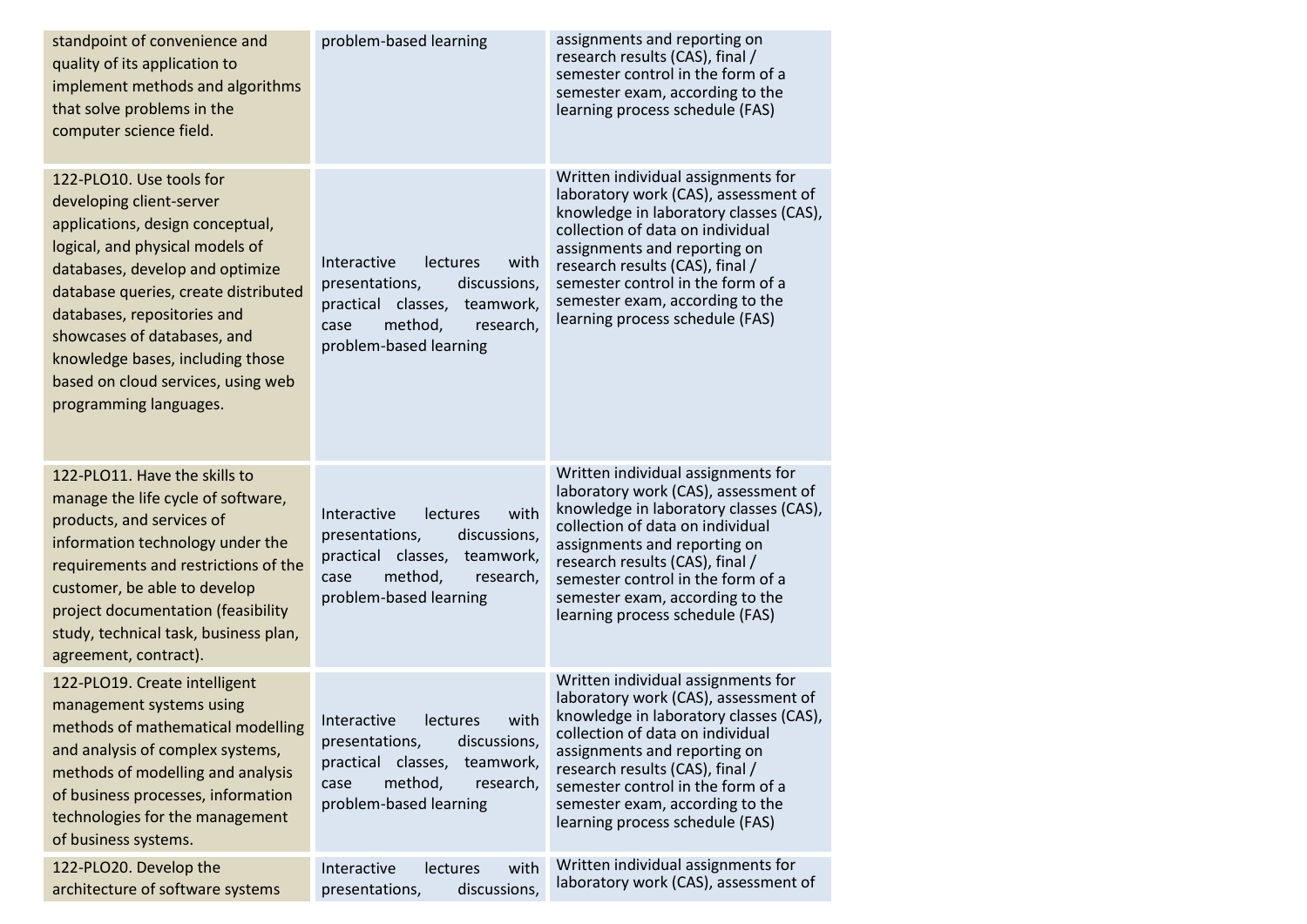| and their particular components<br>during the construction of<br>intelligent management systems in<br>various fields, as well as manage the<br>life cycle of intelligent management<br>systems software.                                                                                                                                                                                                                                                                                       | practical classes,<br>teamwork,<br>method,<br>research,<br>case<br>problem-based learning                                                                      | knowledge in laboratory classes (CAS),<br>collection of data on individual<br>assignments and reporting on<br>research results (CAS), final /<br>semester control in the form of a<br>semester exam, according to the<br>learning process schedule (FAS)                                                                               |
|------------------------------------------------------------------------------------------------------------------------------------------------------------------------------------------------------------------------------------------------------------------------------------------------------------------------------------------------------------------------------------------------------------------------------------------------------------------------------------------------|----------------------------------------------------------------------------------------------------------------------------------------------------------------|----------------------------------------------------------------------------------------------------------------------------------------------------------------------------------------------------------------------------------------------------------------------------------------------------------------------------------------|
| 126-PLO 3. To use basic knowledge<br>of informatics and modern<br>information systems and<br>technologies, programming skills,<br>technologies of safe work in<br>computer networks, methods of<br>creation of databases and Internet<br>resources, technologies of<br>development of algorithms and<br>computer programs in high-level<br>languages with application of<br>project-oriented programming to<br>solve problems of design and use of<br>information systems and<br>technologies. | Interactive<br>with<br>lectures<br>discussions,<br>presentations,<br>practical classes, teamwork,<br>method,<br>research,<br>case<br>problem-based learning    | Written individual assignments for<br>laboratory work (CAS), assessment of<br>knowledge in laboratory classes (CAS),<br>collection of data on individual<br>assignments and reporting on<br>research results (CAS), final /<br>semester control in the form of a<br>semester exam, according to the<br>learning process schedule (FAS) |
| 126-PLO 4. Conduct a systematic<br>analysis of design objects and justify<br>the choice of structure, algorithms<br>and methods of information<br>transfer in information systems and<br>technologies.                                                                                                                                                                                                                                                                                         | Interactive<br>lectures<br>with<br>presentations,<br>discussions,<br>practical classes,<br>teamwork,<br>method,<br>case<br>research,<br>problem-based learning | Written individual assignments for<br>laboratory work (CAS), assessment of<br>knowledge in laboratory classes (CAS),<br>collection of data on individual<br>assignments and reporting on<br>research results (CAS), final /<br>semester control in the form of a<br>semester exam, according to the<br>learning process schedule (FAS) |
| 126-PLO 5. Argue the choice of<br>software and hardware for the<br>creation of information systems and<br>technologies based on the analysis<br>of their properties, purpose and<br>technical characteristics, taking into<br>account the requirements for the<br>system and operating conditions;<br>have the skills to debug and test<br>software and hardware of                                                                                                                            | Interactive<br>lectures<br>with<br>presentations,<br>discussions,<br>practical classes,<br>teamwork,<br>method,<br>case<br>research,<br>problem-based learning | Written individual assignments for<br>laboratory work (CAS), assessment of<br>knowledge in laboratory classes (CAS),<br>collection of data on individual<br>assignments and reporting on<br>research results (CAS), final /<br>semester control in the form of a<br>semester exam, according to the<br>learning process schedule (FAS) |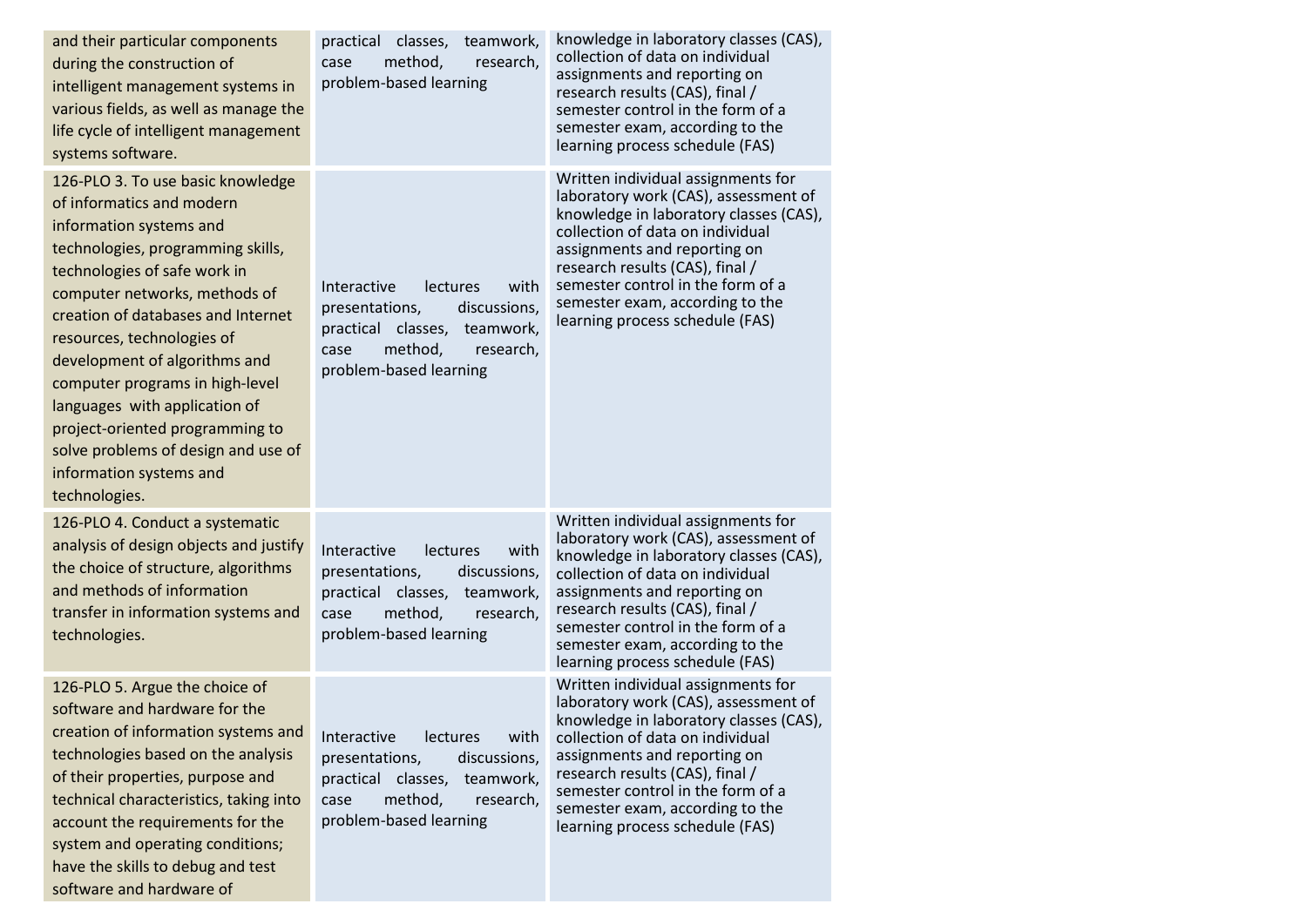| information systems and<br>technologies.                                                                                                                                                                                                                                |                                                                                                                                                                   |                                                                                                                                                                                                                                                                                                                                        |
|-------------------------------------------------------------------------------------------------------------------------------------------------------------------------------------------------------------------------------------------------------------------------|-------------------------------------------------------------------------------------------------------------------------------------------------------------------|----------------------------------------------------------------------------------------------------------------------------------------------------------------------------------------------------------------------------------------------------------------------------------------------------------------------------------------|
| 126-PLO 6. Demonstrate knowledge<br>of the current level of information<br>systems technology, practical skills<br>of programming and use of applied<br>and specialized computer systems<br>and environments for their<br>implementation in professional<br>activities. | Interactive<br>lectures<br>with<br>presentations,<br>discussions,<br>practical classes,<br>teamwork,<br>method,<br>research.<br>case<br>problem-based learning    | Written individual assignments for<br>laboratory work (CAS), assessment of<br>knowledge in laboratory classes (CAS),<br>collection of data on individual<br>assignments and reporting on<br>research results (CAS), final /<br>semester control in the form of a<br>semester exam, according to the<br>learning process schedule (FAS) |
| 126-PLO 7. Justify the choice of<br>technical structure and develop<br>appropriate software that is part of<br>information systems and<br>technologies.                                                                                                                 | lectures<br>with<br>Interactive<br>presentations,<br>discussions,<br>practical<br>classes,<br>teamwork,<br>method,<br>research,<br>case<br>problem-based learning | Written individual assignments for<br>laboratory work (CAS), assessment of<br>knowledge in laboratory classes (CAS),<br>collection of data on individual<br>assignments and reporting on<br>research results (CAS), final /<br>semester control in the form of a<br>semester exam, according to the<br>learning process schedule (FAS) |

| <b>ASSESSIVIEN LAND URADING</b> |                                                                                     |                                 |                                                             |               |                                                                                                                            |
|---------------------------------|-------------------------------------------------------------------------------------|---------------------------------|-------------------------------------------------------------|---------------|----------------------------------------------------------------------------------------------------------------------------|
| grades<br>$\mathbf{e}$          | <b>Total score</b><br>(points) for all<br>types of<br>learning<br><b>activities</b> | <b>ECTS</b><br>grading<br>scale | The national grading scale                                  |               | 100% final assessment<br>in the form of test (30%)<br>and current assessment<br>$(70%)$ .<br>70% continuous<br>assessment: |
|                                 | 90-100                                                                              | $\mathsf{A}$                    | excellent                                                   |               |                                                                                                                            |
| corresponding                   | 82-89                                                                               | B                               | good<br>satisfactory                                        | <b>Alloca</b> | 45% assessment<br>$\bullet$                                                                                                |
|                                 | 74-81                                                                               | $\mathsf{C}$                    |                                                             | tion of       | of tasks in<br>laboratory work<br>(15% for each<br>work);<br>25%<br>$\bullet$                                              |
|                                 | 64-73                                                                               | D                               |                                                             | grade         |                                                                                                                            |
|                                 | 60-63                                                                               |                                 |                                                             | points        |                                                                                                                            |
|                                 | $35 - 59$                                                                           | <b>FX</b>                       | Unsatisfactory (with the exam<br>retake option)             |               |                                                                                                                            |
|                                 | Ranges of points<br>$0 - 34$                                                        | F                               | Unsatisfactory (with mandatory<br>repetition of the course) |               | intermediate<br>control (control<br>tasks and<br>individual tasks)                                                         |

## **ASSESSMENT AND GRADING**

## **Course policy**

Follow the rules of the University internal regulations. Take an active part in the learning process. Students must attend all classes according to the study schedule and adhere to the norms of academic ethics. To study the course, students need to have their personal computer and (or) use computers of the computer center at the department. Students must work with compulsory and recommended reading, including Internet resources. Students must complete and submit all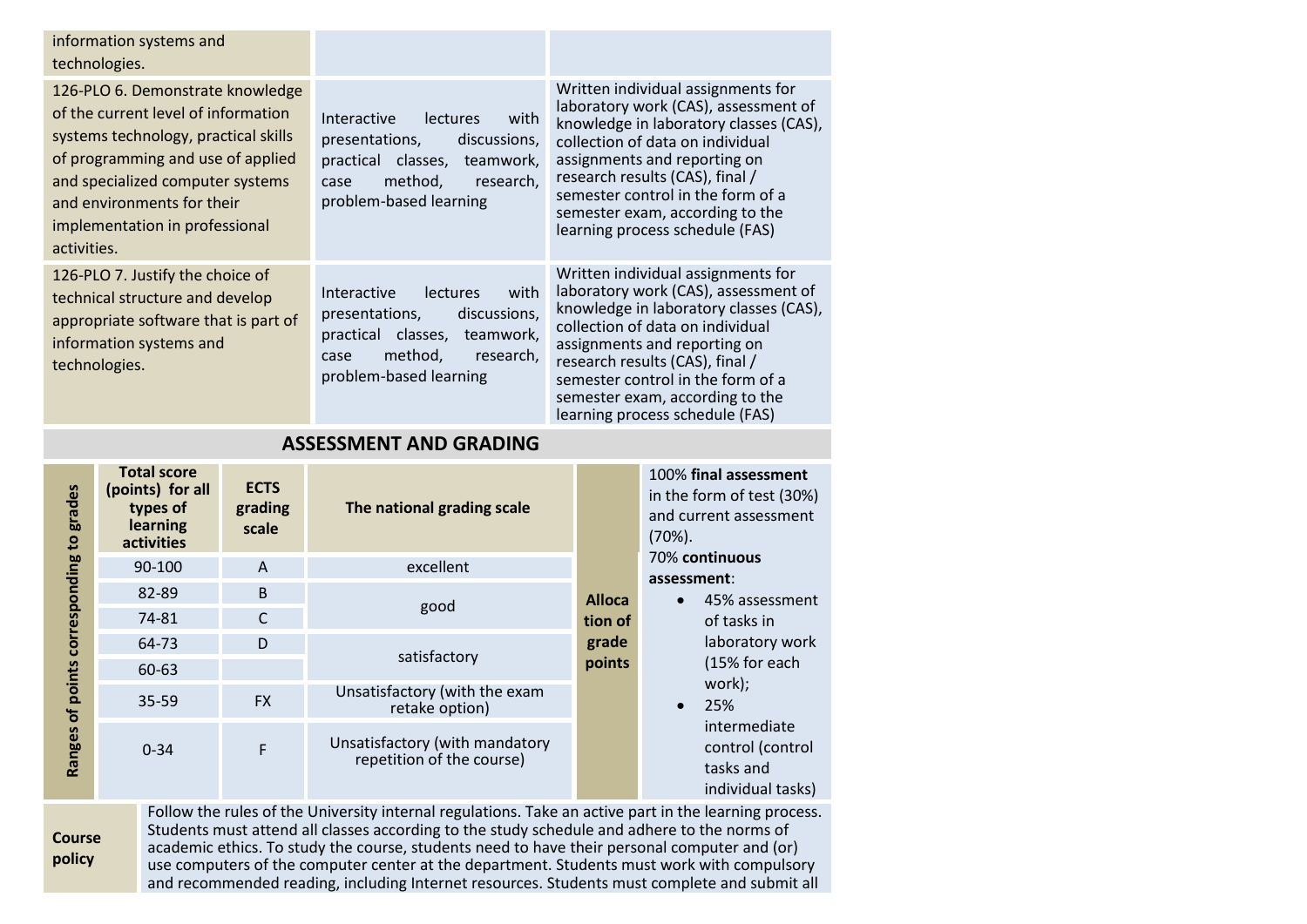laboratory works during the semester in which the course is taught, before the examination session. The final assessment is not carried out without the personal presence of students.

| <b>COURSE STRUCTURE AND CONTENT</b> |                                                                            |                   |                                                    |            |                                        |  |  |  |
|-------------------------------------|----------------------------------------------------------------------------|-------------------|----------------------------------------------------|------------|----------------------------------------|--|--|--|
|                                     | Semester 1                                                                 |                   |                                                    |            |                                        |  |  |  |
| <b>Topic 1</b>                      | Basic concepts of corporate information<br>systems architecture            | Laboratory work 1 | Deployment of microservice<br>architecture in AWS  |            | Cloud infrastructure deployment models |  |  |  |
| <b>Topic 2</b>                      | Models of providing programs to<br>consumers                               | Laboratory work 2 | Using Firebase in corporate<br>information systems |            | Features of JSON Schema                |  |  |  |
| <b>Topic 3</b>                      | The role of data exchange formats in<br>corporate information systems      | Laboratory work 3 | Using JSON to exchange data between<br>services    | Self-Study |                                        |  |  |  |
| <b>Topic 4</b>                      | Features of client-server architecture in<br>corporate information systems |                   |                                                    |            |                                        |  |  |  |
| <b>Topic 5</b>                      | Data transmission security in corporate<br>information systems             |                   |                                                    |            |                                        |  |  |  |
|                                     |                                                                            |                   |                                                    |            |                                        |  |  |  |

## **RECOMMENDED READING**